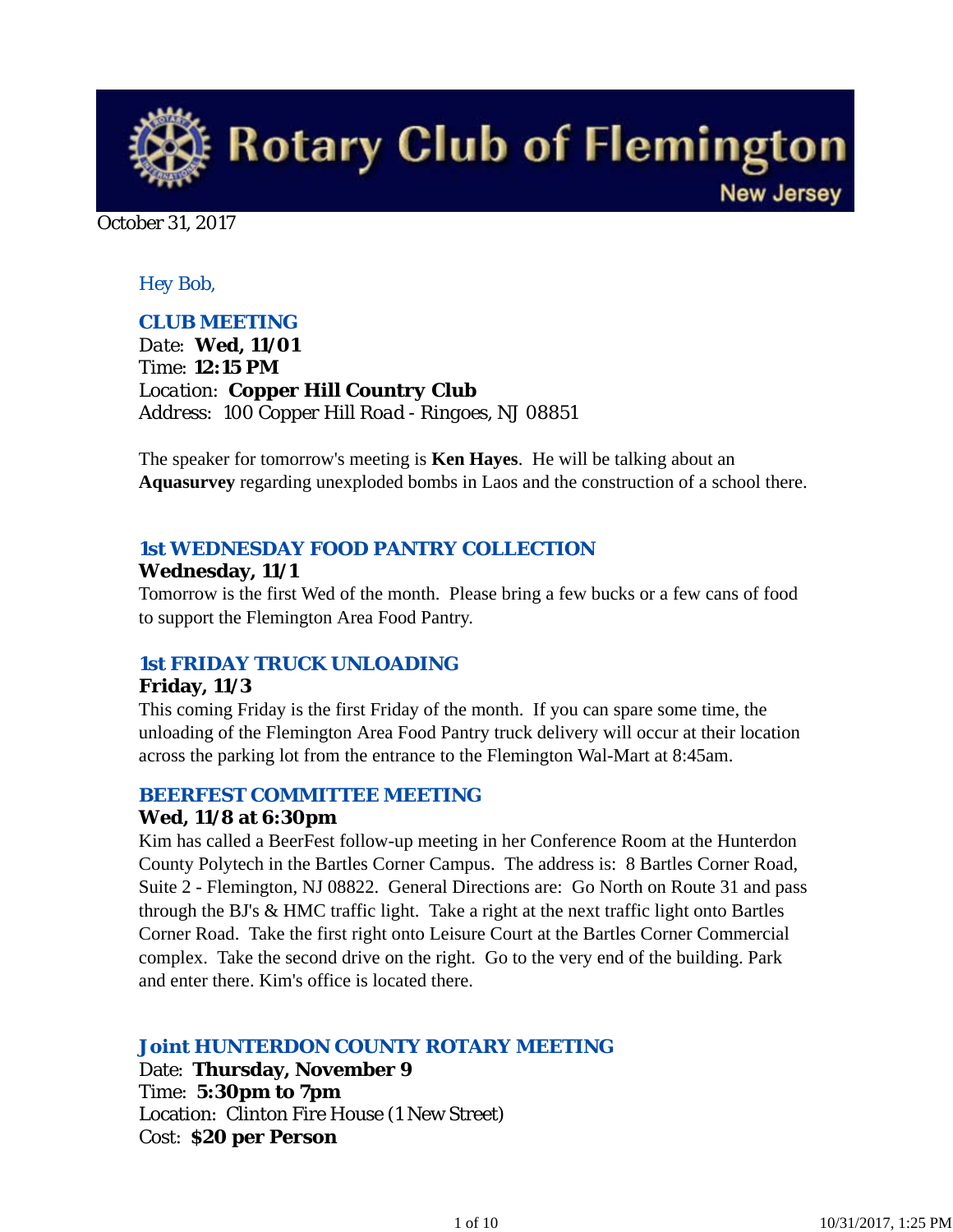A joint Hunterdon County Rotary Club meeting has been planned to honor our veterans. It will be held on **Thursday, November 9** at 5:30 PM at the **Clinton Firehouse** located at 1 New Street. For \$20 per person, a light meal will be served along with speaker Jimmy Phinney, who is a WWII and Korea Special Services, POW veteran.

Each Rotarian can bring one (1) Veteran for free. To keep costs down, bring your own wine, beer and dessert. If interested, let Kim know. **Click Here** to generate an email to Kim to RSVP. They are asking for a head-count by Wed, 11/8.



*Flemington Rotary's Annual HOLIDAY COCKTAIL PARTY* **Wednesday, December 20** Location: **Al Fresco's** Address: 100 Reaville Ave - Flemington, NJ 08822 Time: 6:00 PM to 8:00 PM

At this time, please mark **Wednesday, December 20th** on your calendar for this year's Flemington Rotary Holiday Cocktail Party! The party will be held at Al Fresco's, which is located in The Shoppes at Flemington.

More information and an Evite Invitation will follow in the near future. A very special thanks to Karen Widico for coordinating the Holiday Party!

### *RIDES for JOHN ZULLO* **From Sandy Clark Updated 10/31/2017**

Five Rotarians have volunteered to drive John Zullo to and from our weekly meetings. John would not be attending meetings on a regular basis if it weren't for this ride sharing. An updated (and tentative) driving schedule for the next several weeks can be seen below. This will be revised as necessary in each weekly E-Monger. Scheduled drivers should contact Sandy Clark at least 24 hours before the Wednesday meeting if they become unable to drive. At the same time, John will call the scheduled driver at least a day in advance if he does not plan to attend the meeting.

#### **Proposed Schedule of Rides for John Zullo**

Nov. 1 - Ken Skowronek

# *Clinton Sunrise Rotary make Donations via Proceeds Raised from their Rubber Ducky & Sprintin Clinton*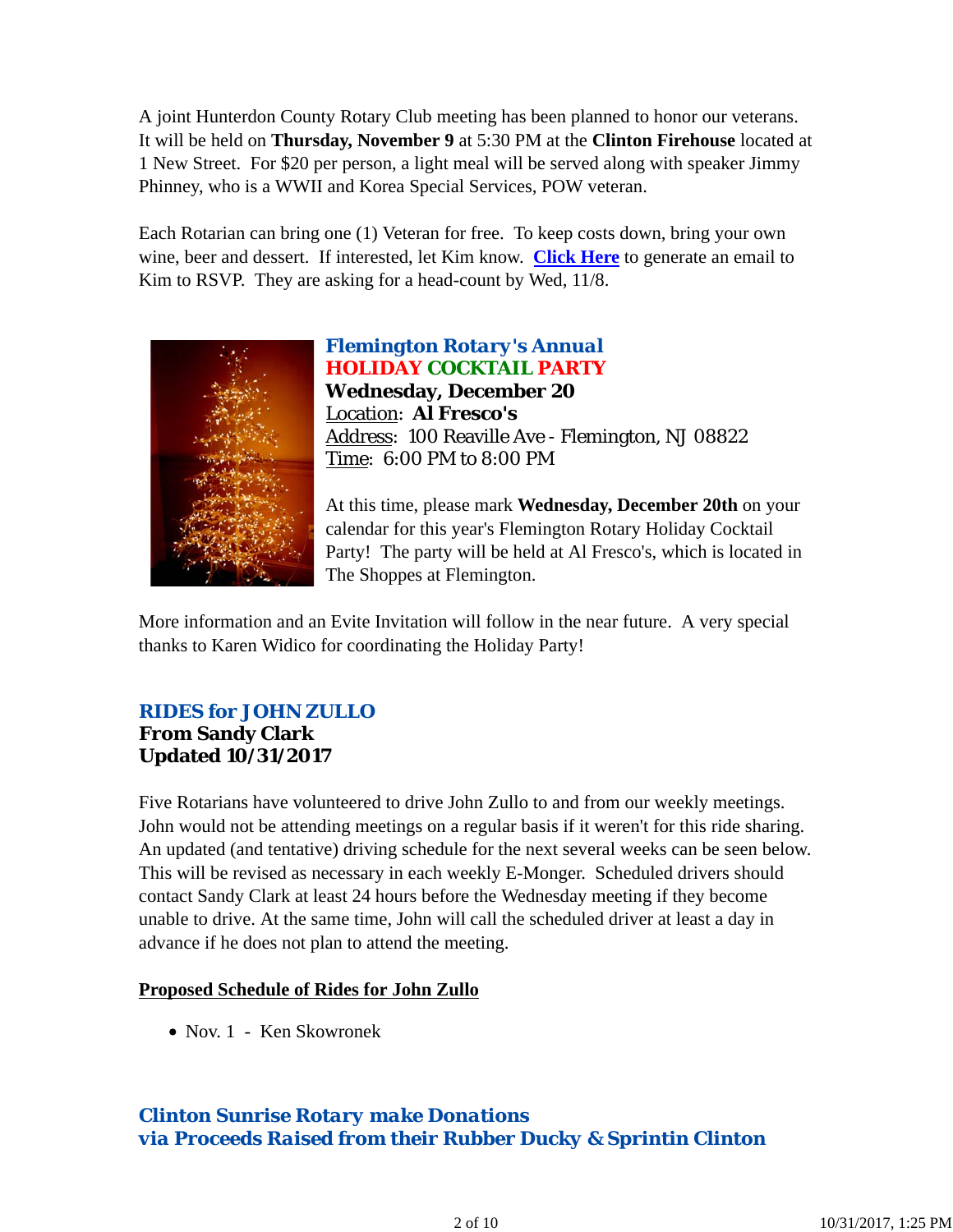#### *Races* Press Release on **10/27/17**

Give a little...get a little. Clinton Sunrise Rotary- CSR gives back to their community from their two big races. The Rubber Ducky and Sprintin Clinton 5/k run both held annually in July netted over seventeen thousand dollars this year. \$17,952 was recently donated to the Central Jersey Cancer Support Community, American Cancer Society, Clinton Police, EMS and Fire Department. These two races also funds our local education and leadership programs; Clinton Public School dictionaries, Rotary Youth Leadership Awards (RYLA), Polytech scholarships and Bridging the Gap awards.

Support for these and other projects, are funded through the two races, as well as grants such as the Allstate Grant. Notable project, the Rotary Fitness Trail in Hunts Mill park, was a \$40,000.00 endeavor which took over five years to implement. Currently, the club is working to outfit the town with bike docking stations, a more friendly way to park your bikes safely. And will be introducing the Little Library to the town, a nation wide outreach started by Rotary.

### *Samaritan Homeless Interim Program (SHIP) Mobile Soup Kitchen/Disaster Unit* **From the Montgomery/Rocky Hill Rotary Club**

The Montgomery/Rocky Hill Rotary Club is looking for members to join them in planning and sharing an idea on making the "**Make A Difference - SHIP's Mobile Soup Kitchen/Disaster Unit**" project a success. A meeting will be held on November 15th at 9 AM at the Nassau Club, 6 Mercer St, Princeton, NJ. SHIP, which stands for Samaritan Homeless Interim Program, serves the homeless, near homeless, working poor, and individuals who are not able to obtain other assistance. The food truck allows for the delivery of food on a nightly bases in the area communities. This vehicle also provides direct services for Alcohol/Substance Interim Counseling and Referrals, the "Better Way" program. Addressing the opioid crisis on the ground is important. **Please RSVP** to Sharon Prosinski at **slpromu@aol.com** by November 11.

### *PROPOSED NEW MEMBER* **Jeffrey Moore**

The Membership Committee and Board have approved **Jeff Moore** for potential membership in the Rotary Club of Flemington. Jeff has been proposed by Joe Ziegler and has attended several of our club meetings. He would have the proposed classification of "**Education - Secondary**". Jeff is the Superintendent for the Hunterdon Central Regional High School. He resides in Delran, NJ.

Kim announced this information at the 9/27/2017 lunch meeting. Members had until the end of business on Tuesday, 10/3/2017 to submit a written objection to the board. Since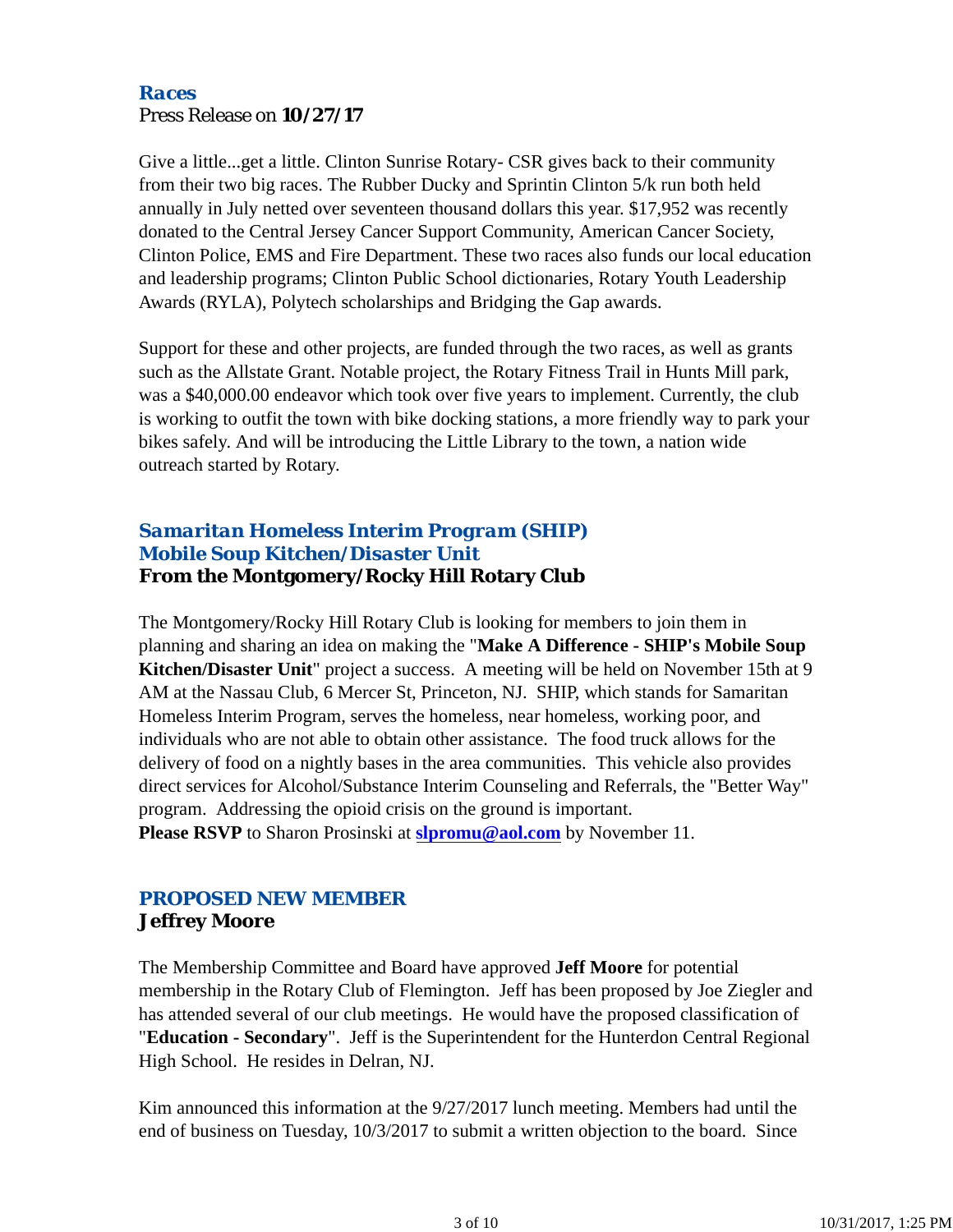no objections were received, Jeff is eligible for membership and will have his Orientation meeting scheduled.



*PHOTO ALBUM from the FLEMINGTON ROTARY BEERFEST* **Held on Sat, October 14, 2017** VIP Session: **12noon** to **1:00pm** General Session: **1:00pm** to **4:30pm** Liberty Village Outlet Marketplace

**Click Here** to view the Photo Album from the recent **Flemington Rotary BeerFest**. As you

can see from the pictures, everyone attending had a great time! A very special thanks to the Rev. Dr. Herb Bohler for taking the photos and generating the album for everyone to enjoy.

### *ROTARACT VIDEO created from the BEERFEST*

**By The Raritan Valley Community College Rotaract Members** Recorded on Sat, October 14, 2017

The following is an email we received from Allyson Stillwell from the R.V.C.C. Rotaract Club.

Good Evening Dr. Ruberto,

Thank you so much for inviting us to be at the BeerFest! Our members had a great time and it was certainly a successful event. One of our officers constructed a video from the footage and pictures she took at the event. I attached a link for the video below. Please take a look at it, she did a great job and captured the best parts of the event.

**https://quik.gopro.com/v/Oq4zKzhyWe/**

Thank you, Allyson Stillwell



## *Find us on Facebook*

Click the image to the left to connect with the Rotary Club of Flemington, NJ on Facebook.



*The Flemington Rotary MEMBER DIRECTORY*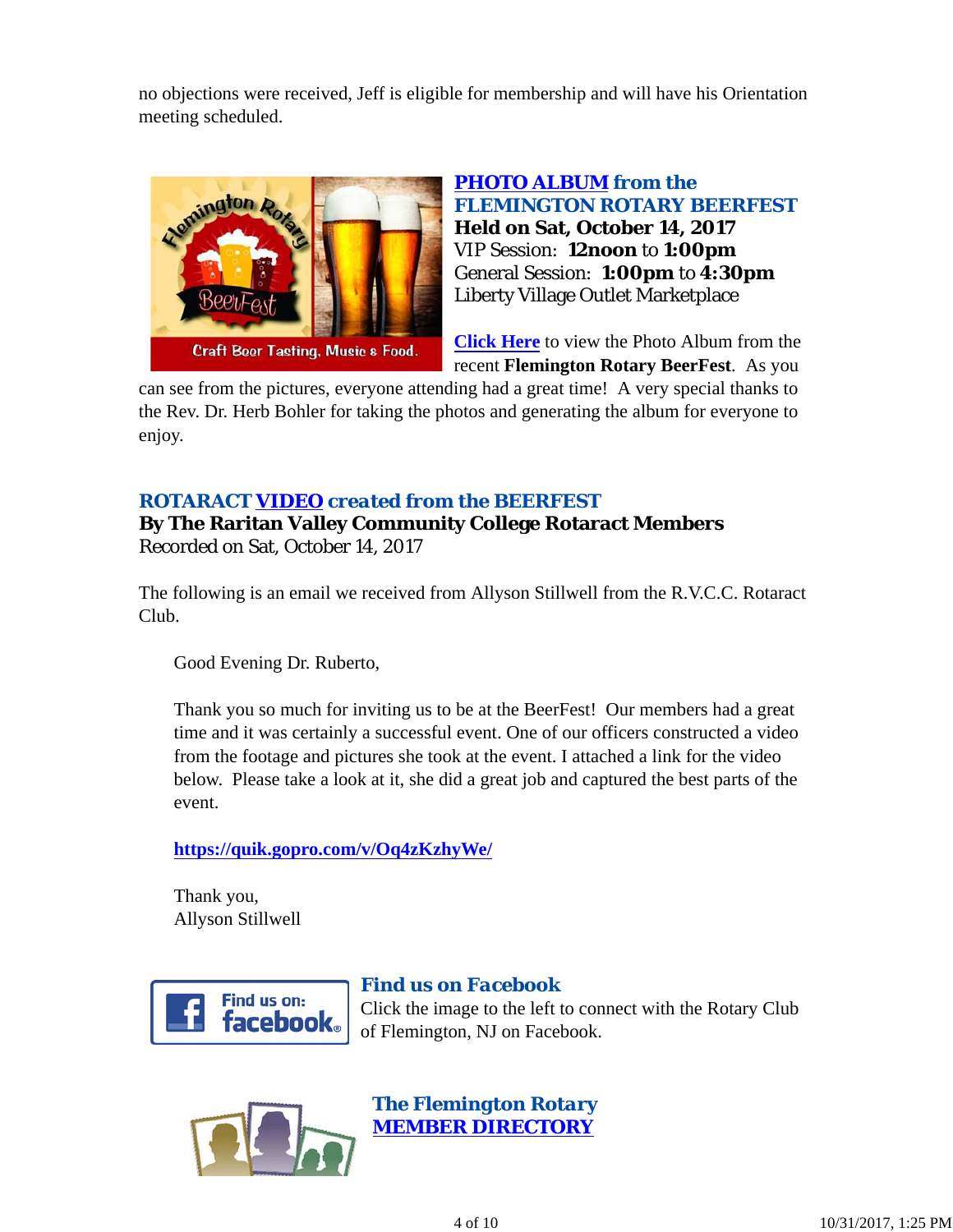## *Is Updated on the Website*

A PDF copy of the Club Directory kept on the club website, located on the password protected "**Members Only**" page. To access this, simply goto **www.FlemingtonRotaryNJ.org** and click on "Members Only" in the upper left. The page is password protected. If you do not have the password, simply email us and request it.

If you see any updates that need to be made (a change of address, email, phone number, something is not listed correctly, etc.), please email Sandy Clark and request any changes to be made. **Click Here** to generate an email to Sandy.



### *SPEAKERS & PROGRAMS BEING SOUGHT*

Mick Schaible is looking for some ideas for upcoming meeting programs and speakers. If you have any leads, please pass them onto Mick, who will follow-up to schedule the speaker.

**Click here** to generate an email directly to Mick.



### *HUNTERDON COUNTY CHAMBER OF COMMERCE*

As you know, the Rotary Club of Flemington is a member of the H.C. Chamber of Commerce. This enables all Rotarians the ability to attend a Chamber function as a "member". If someone asks you what your business is, you would explain that you are a member representing the Rotary Club of Flemington. **Click Here** to visit the Chamber website for a listing of upcoming events.

#### *ROTARY DISTRICT 7510 NEWS*

**Click Here** to read the current news from our Rotary District 7510.

### *UPCOMING DATES TO NOTE:*

Wed,  $11/01$ : Ken Hayes - Acquasurvey...unexploded bombs in Laos and the construction of a school there. Wed, 11/08: TBA Wed, 11/15: District Governor Official Visit. Wed, 11/22: TBA Wed, 11/29: TBA

Wed, 12/06: TBA Wed, 12/13: **Madrigal Girls Chorus** from H.C.R.H.S. for festive singing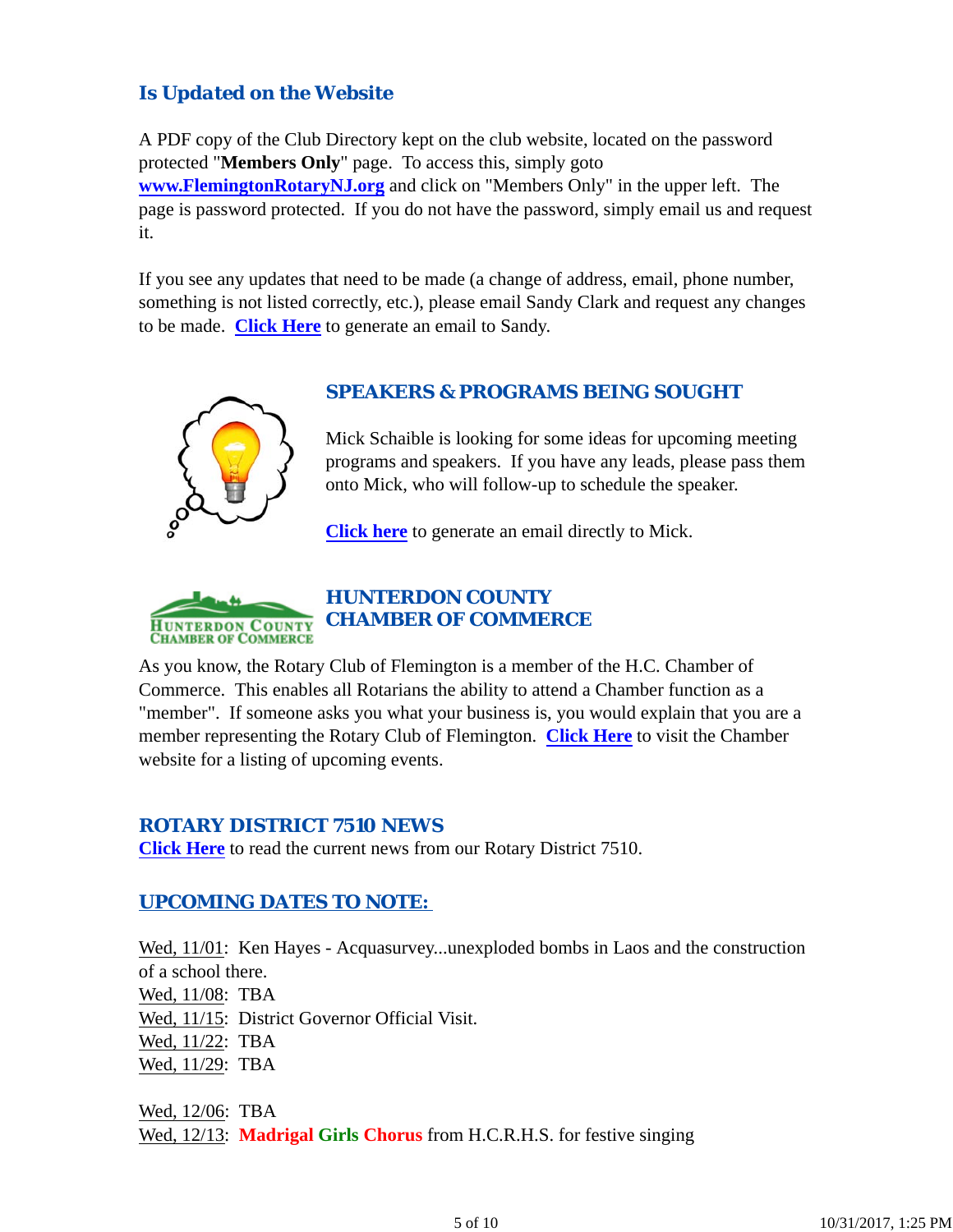Wed, 12/20: **Flemington Rotary Holiday Cocktail Party at 6pm**. (*Note there is NO noon club meeting on this day*) Wed, 12/27: TBA

**Next RCOF Board Meeting:** Wed, 11/15 at 5:30 PM (Usually the 3<sup>rd</sup> Wed). **Next Membership Meeting**: Wed, 11/8 at 1:30 PM (Usually the 2nd Wed).

#### **Upcoming RCOF Club Events, Fundraisers, Fellowship Events, Etc**.:

12/1 (Fri): Main Street Flemington Christmas Tree Lighting 12/3 (Sun): Flemington Holiday Parade

**Rotary District 7510 Events & Functions:**

To Be Announced.

#### *COMMITTEE LIST:*

**Click Here** to download the listing of all current Club Committee's and its members.

#### *"MEMBERS ONLY" WEBSITE:*

#### **Click Here for the Members Only section of the website to find:**

- 1) The "Membership Proposal Form" to propose a new member.
- 2) New Member Information.
- 3) An Online Copy of the Club Membership Directory.
- 4) A Link to All Photos Albums of the Club.

#### *ROTARY WEBSITE LINKS:*

Rotary International: **www.Rotary.org** Rotary District 7510: **www.RotaryNJ.org**

#### *NEARBY ROTARY CLUB MEETINGS:*

As A Rotarian, you are Welcome to attend a Rotary Club meeting anywhere in the world. Click here for the Rotary Club Locator App. Or see below for some local meetings:

#### Mondays

**Lambertville/New Hope** (6:30 pm) - Lambertville Station Restaurant; 11 Bridge Street, Lambertville NJ 08530

**Piscataway** (12:15 pm) - Radisson Hotel; 21 Kingsbridge Road, Piscataway, NJ 08854

#### Tuesdays

**Whitehouse** (12:15 pm) - Max's 22; 456 Route 22 West, Whitehouse Station, NJ 08889 **Princeton** (12:15 pm) - The Nassau Club; 6 Mercer Street, Princeton, NJ 08540 **Bridgewater-Bound Brook** (12:15 pm) - Arbor Glenn; 100 Monroe St, Bridgewater 08807

#### **Wednesdays**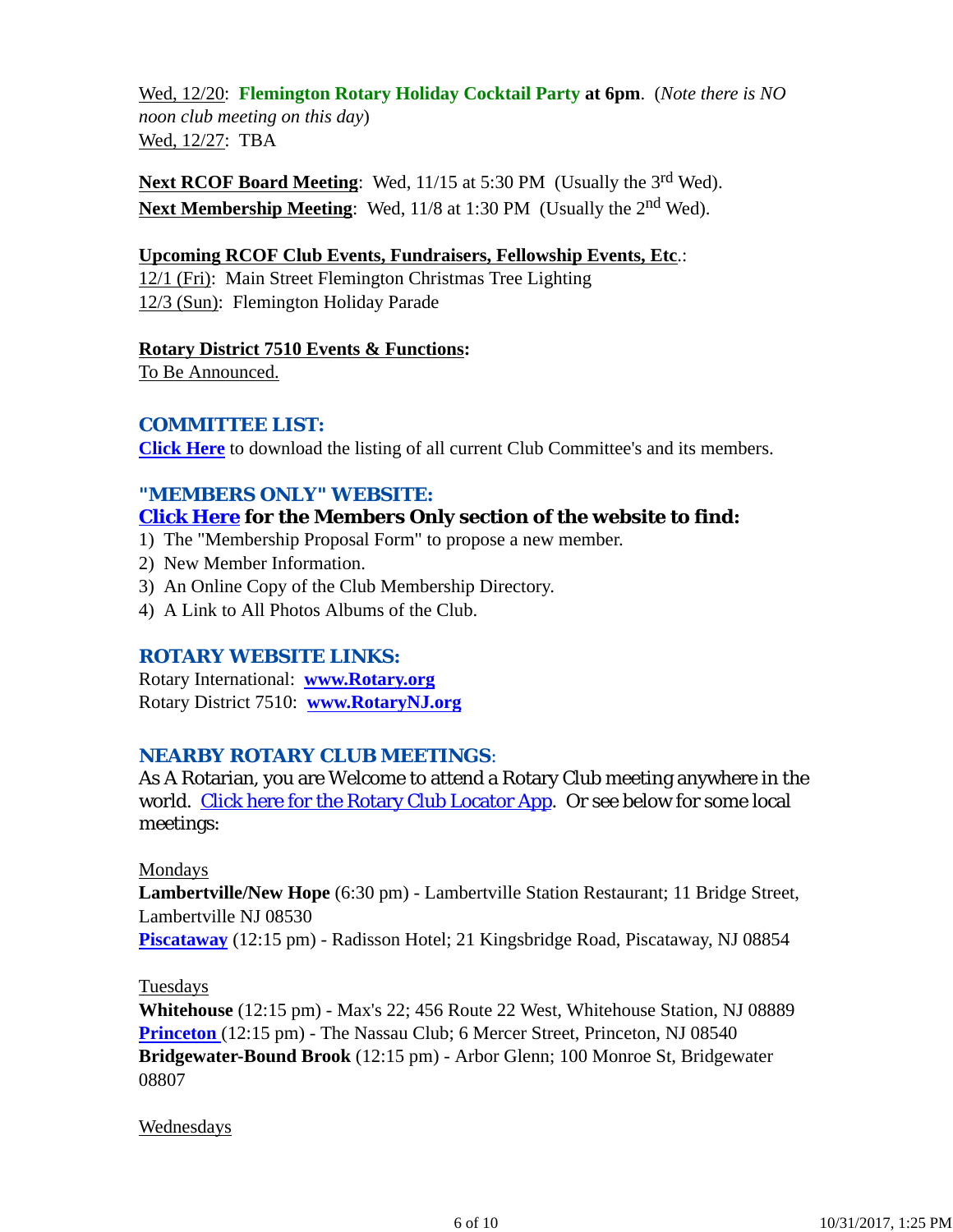**Branchburg Township** (7:30 am): Stoney Brook Grille; 1285 Route 28, North Branch, NJ 08876

**Flemington** (12:15pm): Copper Hill Country Club; 100 Copper Hill Road, Ringoes, NJ 08851

**Hillsborough Township** (6:15 pm): Pheasant's Landing; 311 Amwell Road (Rt. 514), Hillsborough, NJ 08844

#### Thursdays

**Clinton Sunrise** (7:30 am): Clinton Fire Department; New Street, Clinton, NJ 08809 **Somerville/Bridgewater** (12:15 pm): Bridgewater Manor; 1251 US Highway 202/206, Bridgewater, NJ 08807

**Trenton** (12:15 pm): Freddie's Tavern; 12 Railroad Avenue, West Trenton, NJ 08628

### Fridays

**North Hunterdon** (12:15 pm): Beaver Brook County Club; 25 County Club Drive, Annandale, NJ 08801 **Princeton Corridor** (12:15pm): Hyatt Regency; 102 Carnegie Center, Rt. 1 North, Princeton, NJ 08540

#### eClub

**Rotary eClub of Hunterdon Horizon**: View website for meetings or online makeups.

# RI President's Call for Action in **2017-2018**: **"Rotary: Making a Difference" Rotary Club of Flemington - Our 94th Year**

Founded October 3, 1923 \* Charter #1529 \* District 7510

| <b>Club President</b>         | <b>Kim Metz</b>                                               |  |
|-------------------------------|---------------------------------------------------------------|--|
| President-Elect               | **Open**                                                      |  |
| Secretary                     | <b>Kyle Fogarty</b>                                           |  |
| Treasurer, General            | <b>Nik Kritharis</b>                                          |  |
| Treasurer, Lunch              | <b>Ken Skowronek</b>                                          |  |
| <b>Board Member</b>           | <b>D.J. Wright</b> (immediate Past-President)                 |  |
| <b>Board Member</b>           | <b>Sandy Clark</b>                                            |  |
| <b>Board Member</b>           | <b>Joe Ziegler</b>                                            |  |
| Sergeant-at-Arms              | <b>Dianne Durland</b>                                         |  |
| R.I. President                | <b>Ian H.S. Riseley</b> (Sandringham, Victoria,<br>Australia) |  |
| District Governor (DG)        | <b>Bob Zeglarski</b> (Roselle-Rosselle Park)                  |  |
| District Governor Elect (DGE) | <b>John Shockley</b> (Hillsborough)                           |  |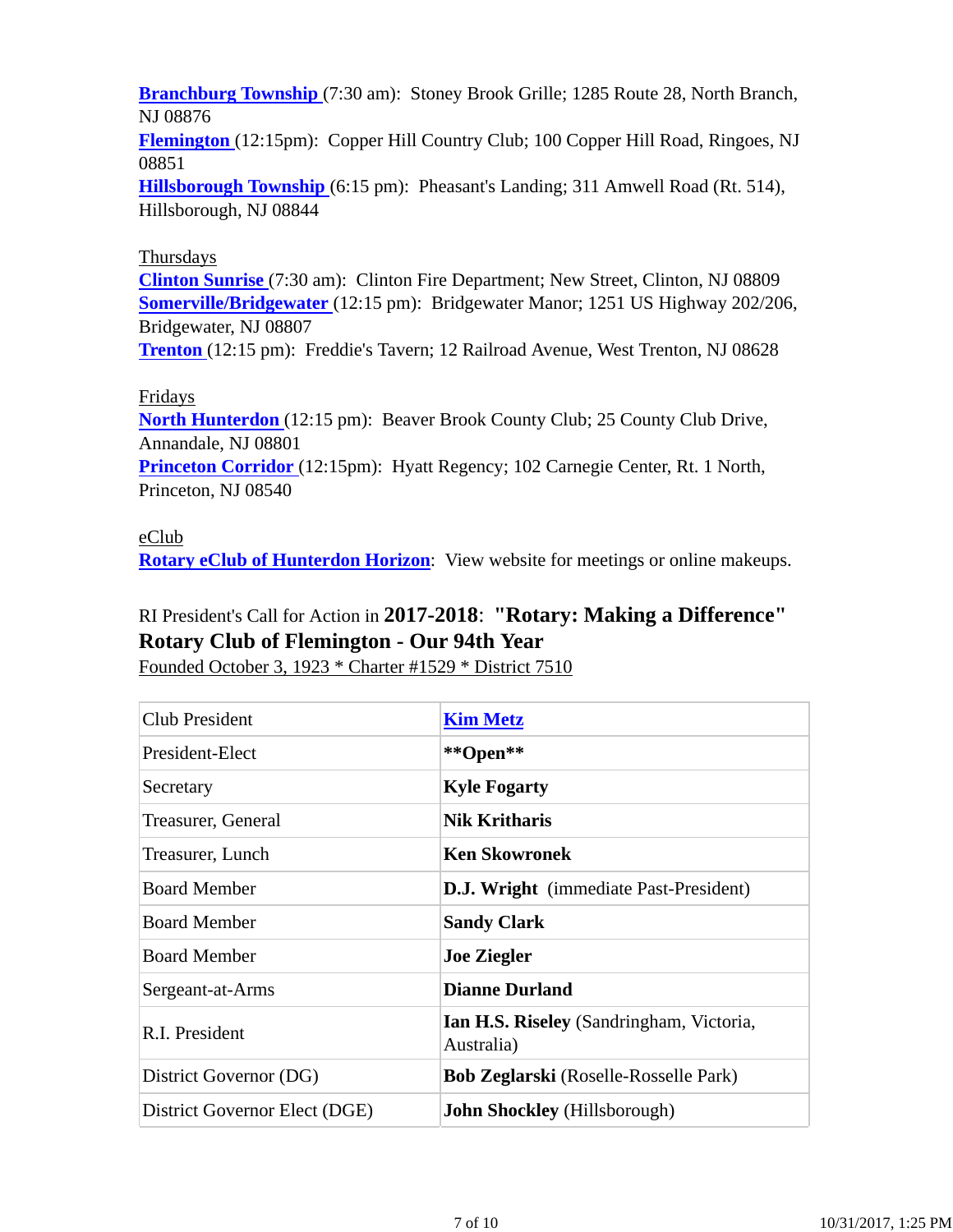District Governor Nomimee (DGN) **Ann Walko** (Watchung-Warren)

Assistant District Governor (ADG) **Albert Varga** (Lambertville-New Hope)

Club Meetings: **Wednesday, 12:15 pm, Copper Hill Country Club** 100 Copper Hill Road, Ringoes 08551



*MISSION STATEMENT*: The mission of Rotary International is to assist and guide Rotarians and Rotary clubs to accomplish the Object of Rotary to ensure Rotary's continuing relevance and to help build a better world, emphasizing service activities by individuals and groups that enhance the quality of life and human dignity, encouraging high ethical standards, and creating greater understanding among all people to advance the search for peace in the world.

**THE OBJECT OF ROTARY:** The object of Rotary is to encourage and foster the ideal of service as a basis of worthy enterprise and, in particular, to encourage and foster:

**1st**: The development of acquaintance as an opportunity for service;

**2nd**: High ethical standards in business and professions, the recognition of the worthiness of all useful occupations, and the dignifying of each Rotarian's occupation as an opportunity to serve society;

**3rd**: The application of the ideal of service in each Rotarian's personal, business and community life;

**4th**: The advancement of international understanding, goodwill, and peace through a world fellowship of business and professional persons united in the ideal of service.

**THE 4-WAY TEST:** "Of the things we think, say or do:

**1st**: Is it the Truth?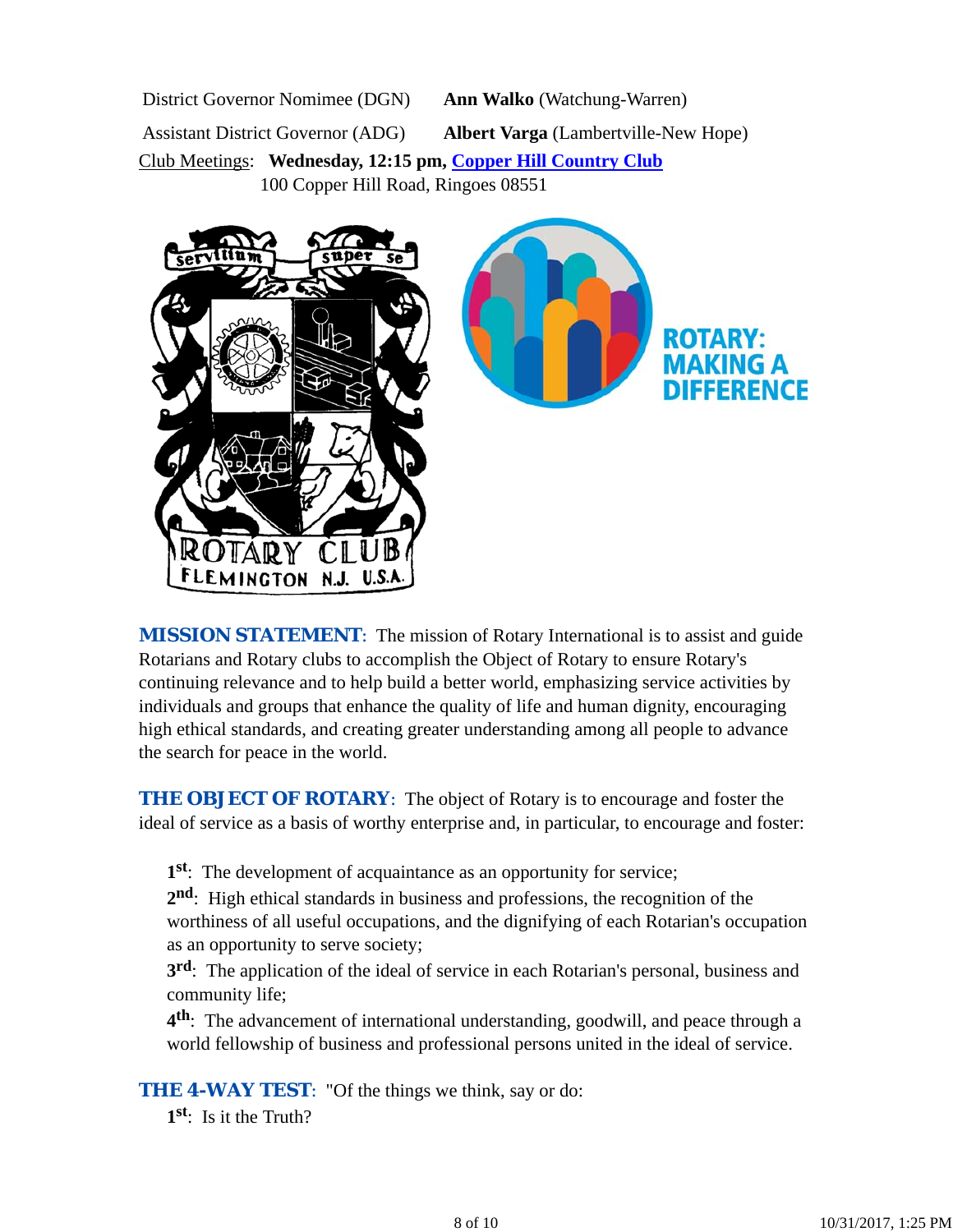- 2<sup>nd</sup>: Is it Fair to all concerned?
- **3rd**: Will it build goodwill and better friendships?
- **4th**: Will it be beneficial to all concerned?"

#### *ROTARY's AVENUE'S OF SERVICE*:

**1)** Through **Club Service**, we have fun, build lasting friendships, and make sure that our club runs well.

**2)** Through **Vocational Service**, we volunteer our professional skills to serve others and promote integrity in everything we do.

**3)** Through **Community Service**, we address local needs and work with our community to bring lasting improvements.

**4)** Through **International Service**, we meet humanitarian needs around the globe and promote world understanding and peace.

**5)** Through **Youth Service**, we work with young people to help them become the next generation of leaders, visionaries, and peacemakers.

## **2017-2018 CLUB MEMBER ROSTER Rotary Club of Flemington, NJ**

Current Number of Members: 38

| <b>Rotarian</b>                   | <b>Member Since</b> | <b>Classification</b>           |
|-----------------------------------|---------------------|---------------------------------|
| Bohler, Herbert C. (Herb)         | 1977                | <b>Specialty Advertising</b>    |
| Boynton, Adam                     | 2016                | Church / Social Services        |
| Chittenden, Robert L. (Bob)       | 2003                | M.E.F.P. Consulting Engineering |
| Clark, Arthur L. (Sandy)          | 1987                | Printing                        |
| Davidson, James G. (Jim)          | 2002                | <b>Rubber Products</b>          |
| del Campo, Ann                    | 2016                | Scientist & Farmer              |
| <b>Durland, Dianne</b>            | 2017                | <b>Community Banking</b>        |
| Ferrari, Frederick J. (Fred)      | 1964                | Orthodontia                     |
| Fisher, Charles H. (Charlie)      | 1961                | <b>Funeral Services</b>         |
| Fisher, Thomas H. (Tom)           | 2012                | Property & Casualty Insurance   |
| <b>Fogarty, Kyle M.</b>           | 2017                | <b>Financial Advisor</b>        |
| Harrison, Jeffrey (Jeff)          | 1996                | Psychotherapy                   |
| <b>Hyatt, Frederic D. (Fred)</b>  | 2017                | <b>Retired - Aerospace</b>      |
| Kamnitsis, Christopher P. (Chris) | 2001                | <b>Financial Planning</b>       |
| Kritharis, Nikolaos (Nik)         | 2016                | Dentistry                       |
| Liebross, Ira                     | 1997                | <b>Family Medicine</b>          |
| Loew, Darren                      | 2002                | <b>Orthodontics</b>             |
| Martin, Teresa (Terry)            | 1993                | Solid Waste/Recycling           |
| Mazujian, Harry                   | 2004                | Clergy                          |
| McWilliams, Nancy                 | 1992                | Psychotherapy                   |
| Metz, Kim                         | 2007                | <b>Technical Education</b>      |